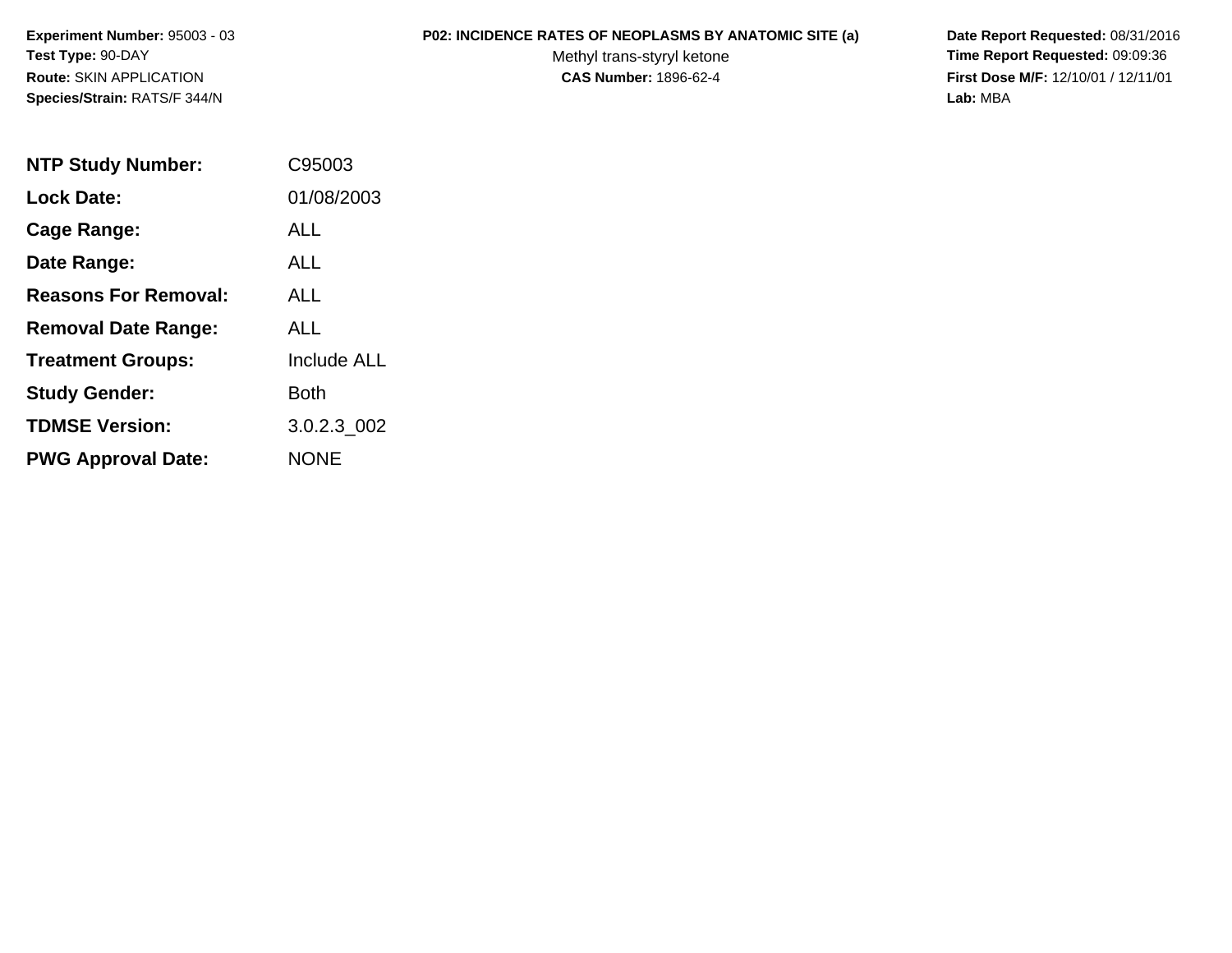# **P02: INCIDENCE RATES OF NEOPLASMS BY ANATOMIC SITE (a) Date Report Requested:** 08/31/2016

Methyl trans-styryl ketone<br>CAS Number: 1896-62-4

 **Time Report Requested:** 09:09:36 **First Dose M/F:** 12/10/01 / 12/11/01<br>**Lab:** MBA **Lab:** MBA

| <b>FISCHER 344 RATS MALE</b>            | <b>VEHICLE CONTROL</b> | <b>22.0 MG/KG</b> | 44.0 MG/KG | 87.5 MG/KG | <b>175 MG/KG</b> | <b>350 MG/KG</b> |
|-----------------------------------------|------------------------|-------------------|------------|------------|------------------|------------------|
| <b>Disposition Summary</b>              |                        |                   |            |            |                  |                  |
| <b>Animals Initially In Study</b>       | 10                     | $10$              | 10         | 10         | 10               | 10               |
| <b>Scheduled Sacrifice</b>              |                        |                   |            |            |                  |                  |
| <b>Early Deaths</b>                     |                        |                   |            |            |                  |                  |
| <b>Survivors</b>                        |                        |                   |            |            |                  |                  |
| <b>Terminal Sacrifice</b>               | 10                     | 10                | 10         | 10         | 10               | 10               |
| <b>Animals Examined Microscopically</b> | 10                     | 10                | 10         | 10         | 10               | 10               |
| <b>ALIMENTARY SYSTEM</b>                |                        |                   |            |            |                  |                  |
| Esophagus                               | (10)                   | (0)               | (0)        | (0)        | (0)              | (10)             |
| Intestine Large, Cecum                  | (10)                   | (0)               | (0)        | (0)        | (0)              | (10)             |
| Intestine Large, Colon                  | (10)                   | (0)               | (0)        | (0)        | (0)              | (10)             |
| Intestine Large, Rectum                 | (10)                   | (0)               | (0)        | (0)        | (0)              | (10)             |
| Intestine Small, Duodenum               | (10)                   | (0)               | (0)        | (0)        | (0)              | (10)             |
| Intestine Small, Ileum                  | (10)                   | (0)               | (0)        | (0)        | (0)              | (10)             |
| Intestine Small, Jejunum                | (10)                   | (0)               | (0)        | (0)        | (0)              | (10)             |
| Liver                                   | (10)                   | (0)               | (1)        | (0)        | (0)              | (10)             |
| Pancreas                                | (10)                   | (0)               | (0)        | (0)        | (0)              | (10)             |
| Salivary Glands                         | (10)                   | (0)               | (0)        | (0)        | (0)              | (10)             |
| Stomach, Forestomach                    | (10)                   | (0)               | (0)        | (0)        | (0)              | (10)             |
| Stomach, Glandular                      | (10)                   | (10)              | (10)       | (10)       | (10)             | (10)             |
| Tongue                                  | (10)                   | (0)               | (0)        | (0)        | (0)              | (10)             |
| <b>CARDIOVASCULAR SYSTEM</b>            |                        |                   |            |            |                  |                  |
| <b>Blood Vessel</b>                     | (10)                   | (0)               | (0)        | (0)        | (0)              | (10)             |
| Heart                                   | (10)                   | (0)               | (0)        | (0)        | (0)              | (10)             |
| <b>ENDOCRINE SYSTEM</b>                 |                        |                   |            |            |                  |                  |
| <b>Adrenal Cortex</b>                   | (10)                   | (0)               | (0)        | (0)        | (0)              | (10)             |
| Adrenal Medulla                         | (10)                   | (0)               | (0)        | (0)        | (0)              | (10)             |
| Islets, Pancreatic                      | (10)                   | (0)               | (0)        | (0)        | (0)              | (10)             |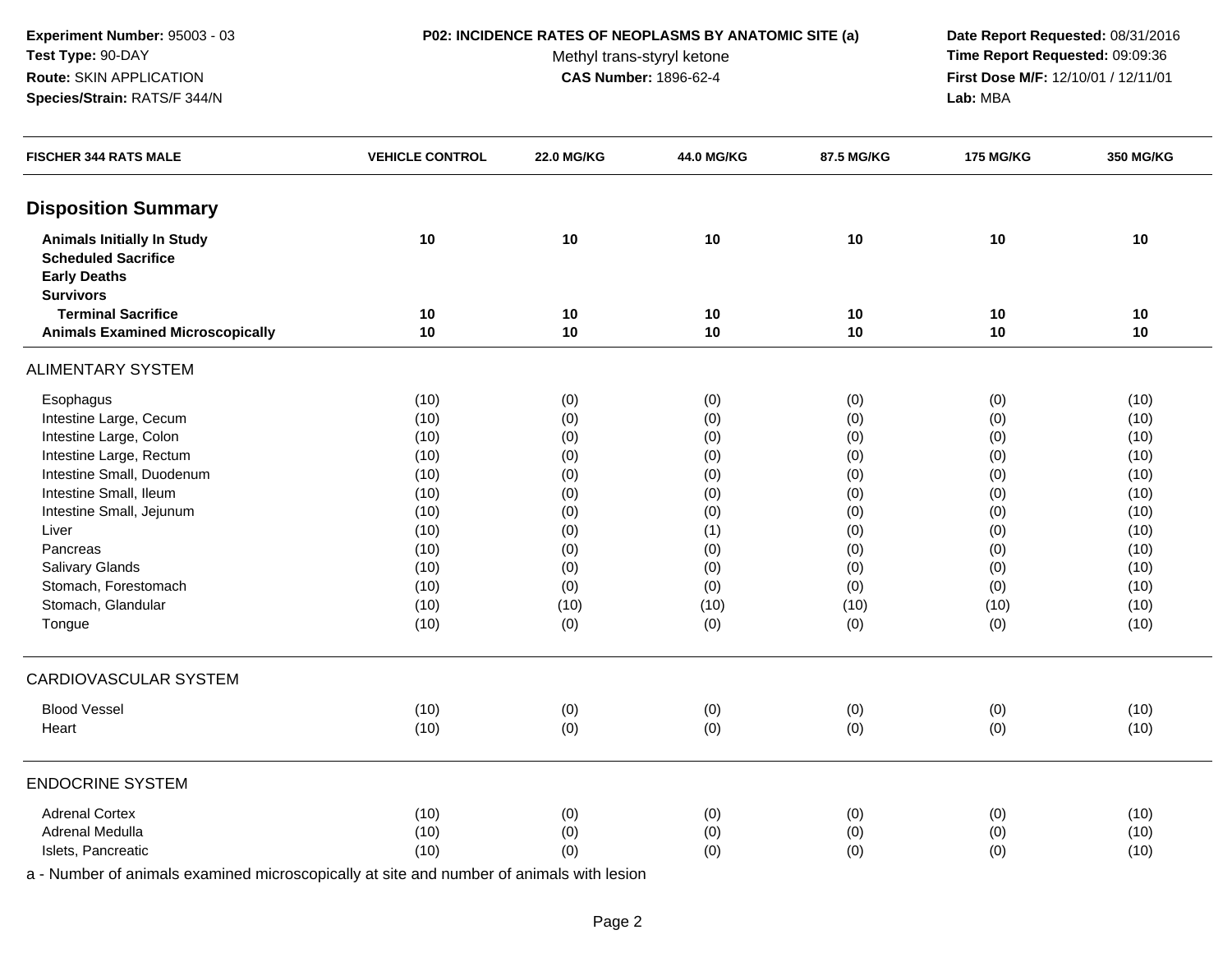| Experiment Number: 95003 - 03<br>Test Type: 90-DAY<br>Route: SKIN APPLICATION<br>Species/Strain: RATS/F 344/N | P02: INCIDENCE RATES OF NEOPLASMS BY ANATOMIC SITE (a) | Date Report Requested: 08/31/2016<br>Time Report Requested: 09:09:36<br>First Dose M/F: 12/10/01 / 12/11/01<br>Lab: MBA |                                 |                                 |                                 |                                      |
|---------------------------------------------------------------------------------------------------------------|--------------------------------------------------------|-------------------------------------------------------------------------------------------------------------------------|---------------------------------|---------------------------------|---------------------------------|--------------------------------------|
| <b>FISCHER 344 RATS MALE</b>                                                                                  | <b>VEHICLE CONTROL</b>                                 | <b>22.0 MG/KG</b>                                                                                                       | 44.0 MG/KG                      | 87.5 MG/KG                      | <b>175 MG/KG</b>                | 350 MG/KG                            |
| Parathyroid Gland<br><b>Pituitary Gland</b><br><b>Thyroid Gland</b>                                           | (4)<br>(9)<br>(10)                                     | (0)<br>(0)<br>(0)                                                                                                       | (0)<br>(0)<br>(0)               | (0)<br>(0)<br>(0)               | (0)<br>(0)<br>(0)               | (9)<br>(9)<br>(10)                   |
| <b>GENERAL BODY SYSTEM</b>                                                                                    |                                                        |                                                                                                                         |                                 |                                 |                                 |                                      |
| None                                                                                                          |                                                        |                                                                                                                         |                                 |                                 |                                 |                                      |
| <b>GENITAL SYSTEM</b>                                                                                         |                                                        |                                                                                                                         |                                 |                                 |                                 |                                      |
| Epididymis<br><b>Preputial Gland</b><br>Prostate<br>Seminal Vesicle<br><b>Testes</b>                          | (10)<br>(10)<br>(10)<br>(10)<br>(10)                   | (0)<br>(0)<br>(0)<br>(0)<br>(0)                                                                                         | (0)<br>(0)<br>(0)<br>(0)<br>(0) | (0)<br>(0)<br>(0)<br>(0)<br>(0) | (0)<br>(0)<br>(0)<br>(0)<br>(0) | (10)<br>(10)<br>(10)<br>(10)<br>(10) |
| <b>HEMATOPOIETIC SYSTEM</b>                                                                                   |                                                        |                                                                                                                         |                                 |                                 |                                 |                                      |
| <b>Bone Marrow</b><br>Lymph Node<br>Lymph Node, Mesenteric<br>Spleen<br>Thymus                                | (10)<br>(1)<br>(10)<br>(10)<br>(10)                    | (0)<br>(0)<br>(0)<br>(0)<br>(0)                                                                                         | (0)<br>(0)<br>(0)<br>(0)<br>(0) | (0)<br>(0)<br>(0)<br>(0)<br>(0) | (0)<br>(0)<br>(0)<br>(0)<br>(0) | (10)<br>(0)<br>(10)<br>(10)<br>(10)  |
| <b>INTEGUMENTARY SYSTEM</b>                                                                                   |                                                        |                                                                                                                         |                                 |                                 |                                 |                                      |
| Skin                                                                                                          | (10)                                                   | (10)                                                                                                                    | (9)                             | (10)                            | (10)                            | (10)                                 |
| MUSCULOSKELETAL SYSTEM                                                                                        |                                                        |                                                                                                                         |                                 |                                 |                                 |                                      |
| Bone                                                                                                          | (10)                                                   | (0)                                                                                                                     | (0)                             | (0)                             | (0)                             | (10)                                 |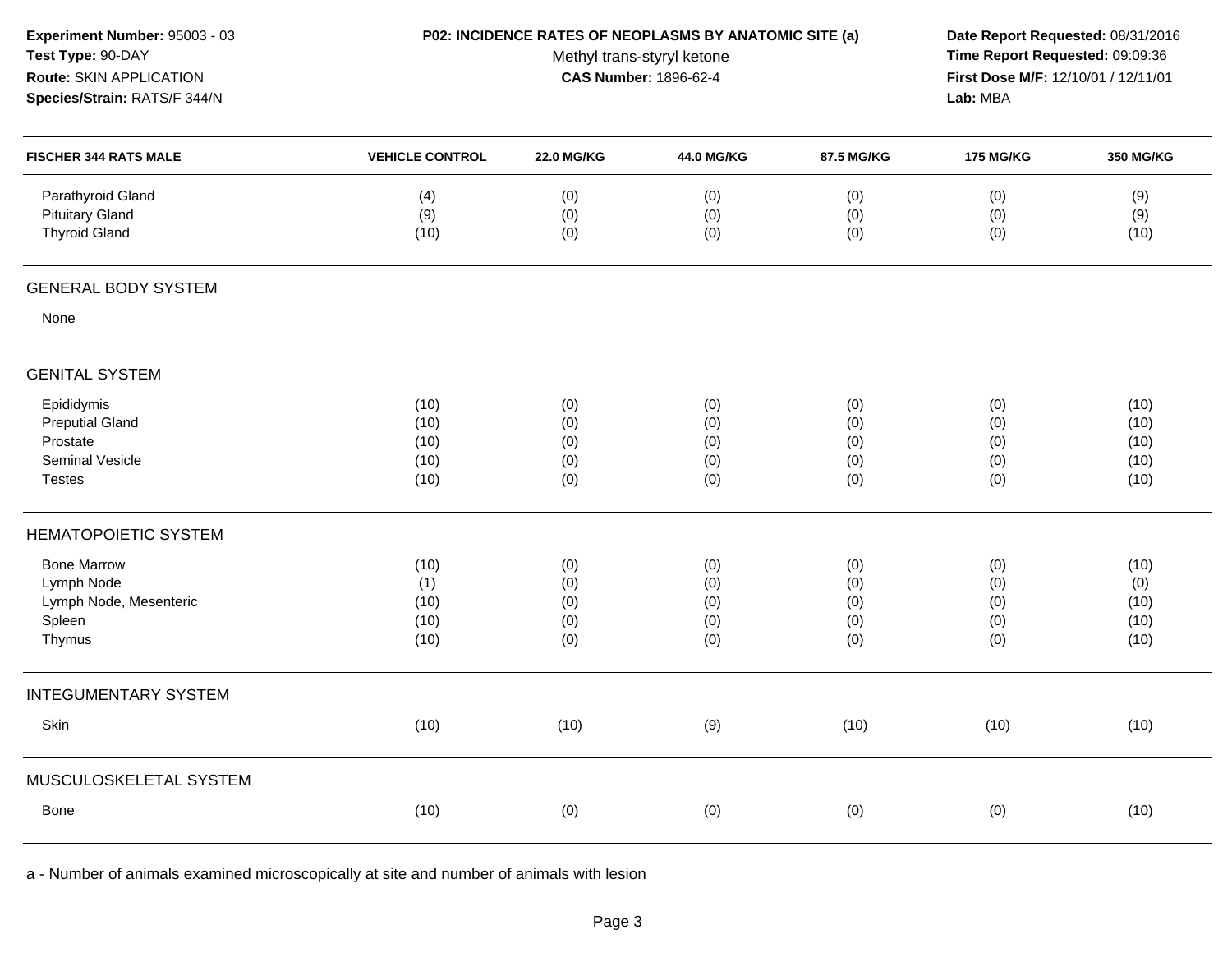**Experiment Number:** 95003 - 03**Test Type:** 90-DAY**Route:** SKIN APPLICATION

# **Species/Strain:** RATS/F 344/N

# **P02: INCIDENCE RATES OF NEOPLASMS BY ANATOMIC SITE (a) Date Report Requested:** 08/31/2016

Methyl trans-styryl ketone<br>CAS Number: 1896-62-4

 **Time Report Requested:** 09:09:36 **First Dose M/F:** 12/10/01 / 12/11/01<br>**Lab:** MBA **Lab:** MBA

| <b>FISCHER 344 RATS MALE</b>     | <b>VEHICLE CONTROL</b> | <b>22.0 MG/KG</b>  | <b>44.0 MG/KG</b>  | 87.5 MG/KG         | <b>175 MG/KG</b>   | <b>350 MG/KG</b>     |
|----------------------------------|------------------------|--------------------|--------------------|--------------------|--------------------|----------------------|
| NERVOUS SYSTEM                   |                        |                    |                    |                    |                    |                      |
| <b>Brain</b>                     | (10)                   | (0)                | (0)                | (0)                | (0)                | (10)                 |
| <b>RESPIRATORY SYSTEM</b>        |                        |                    |                    |                    |                    |                      |
| Lung<br>Nose<br>Trachea          | (10)<br>(10)<br>(10)   | (0)<br>(10)<br>(0) | (0)<br>(10)<br>(0) | (0)<br>(10)<br>(0) | (0)<br>(10)<br>(0) | (10)<br>(10)<br>(10) |
| SPECIAL SENSES SYSTEM            |                        |                    |                    |                    |                    |                      |
| Eye<br>Harderian Gland           | (10)<br>(10)           | (0)<br>(0)         | (0)<br>(0)         | (0)<br>(0)         | (0)<br>(0)         | (10)<br>(10)         |
| <b>URINARY SYSTEM</b>            |                        |                    |                    |                    |                    |                      |
| Kidney<br><b>Urinary Bladder</b> | (10)<br>(10)           | (10)<br>(0)        | (10)<br>(0)        | (10)<br>(0)        | (10)<br>(0)        | (10)<br>(10)         |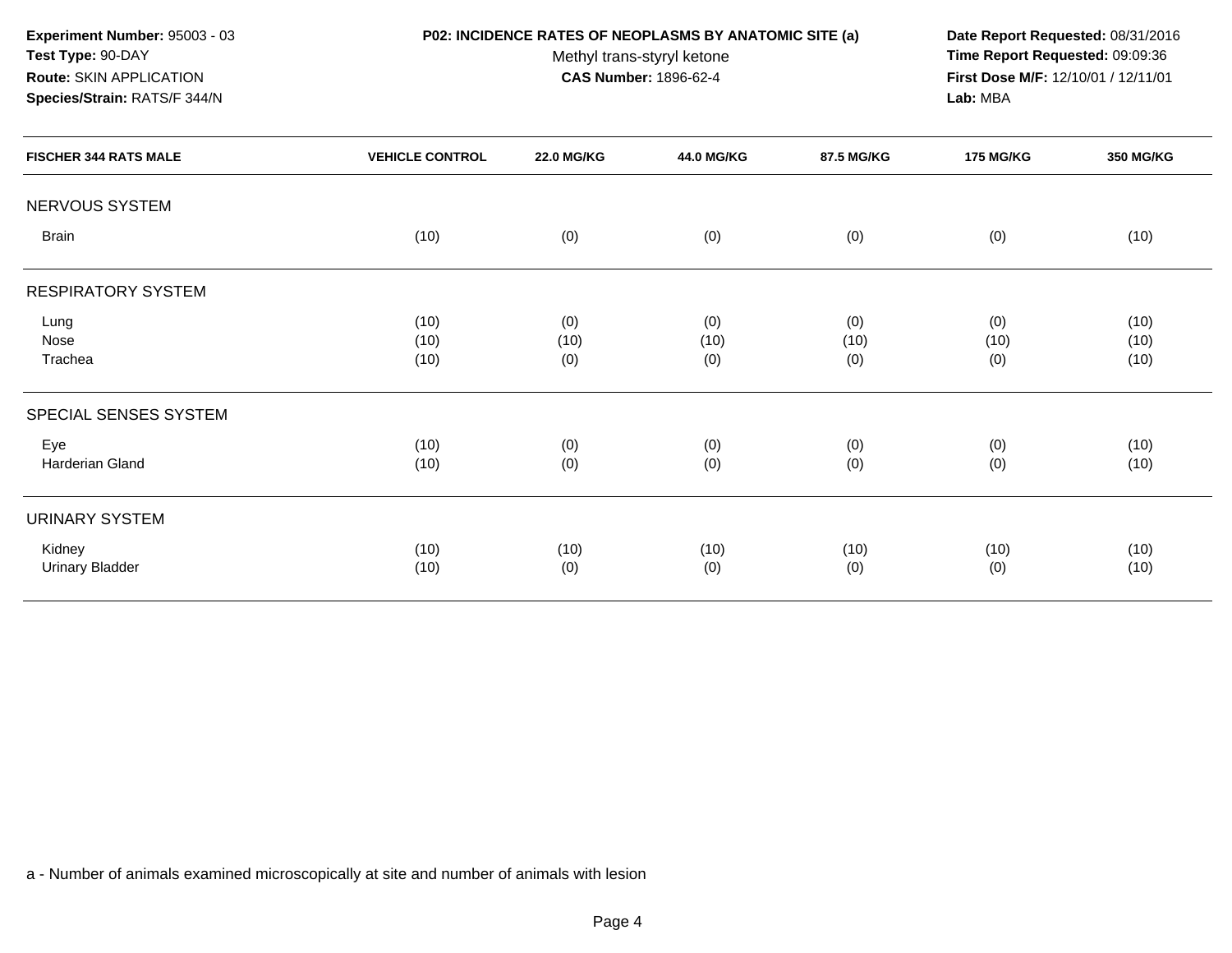# **P02: INCIDENCE RATES OF NEOPLASMS BY ANATOMIC SITE (a) Date Report Requested:** 08/31/2016

Methyl trans-styryl ketone<br>CAS Number: 1896-62-4

 **Time Report Requested:** 09:09:36 **First Dose M/F:** 12/10/01 / 12/11/01<br>**Lab:** MBA **Lab:** MBA

| <b>FISCHER 344 RATS MALE</b>            | <b>CONTROL SPECIAL</b> | <b>TK 22.0 MG/KG</b> | <b>TK 44.0 MG/KG</b> | <b>TK 87.5 MG/KG</b> | <b>TK 175 MG/KG</b> | <b>TK 350 MG/KG</b> |
|-----------------------------------------|------------------------|----------------------|----------------------|----------------------|---------------------|---------------------|
| <b>Disposition Summary</b>              |                        |                      |                      |                      |                     |                     |
| <b>Animals Initially In Study</b>       | 10                     | 10                   | 10                   | 10                   | 10                  | 10                  |
| <b>Scheduled Sacrifice</b>              | 10                     | 10                   | 10                   | 10                   | 10                  | 10                  |
| <b>Early Deaths</b>                     |                        |                      |                      |                      |                     |                     |
| <b>Survivors</b>                        |                        |                      |                      |                      |                     |                     |
| <b>Terminal Sacrifice</b>               |                        |                      |                      |                      |                     |                     |
| <b>Animals Examined Microscopically</b> |                        |                      |                      |                      |                     |                     |
| <b>ALIMENTARY SYSTEM</b>                |                        |                      |                      |                      |                     |                     |
| Esophagus                               | (0)                    | (0)                  | (0)                  | (0)                  | (0)                 | (0)                 |
| Intestine Large, Cecum                  | (0)                    | (0)                  | (0)                  | (0)                  | (0)                 | (0)                 |
| Intestine Large, Colon                  | (0)                    | (0)                  | (0)                  | (0)                  | (0)                 | (0)                 |
| Intestine Large, Rectum                 | (0)                    | (0)                  | (0)                  | (0)                  | (0)                 | (0)                 |
| Intestine Small, Duodenum               | (0)                    | (0)                  | (0)                  | (0)                  | (0)                 | (0)                 |
| Intestine Small, Ileum                  | (0)                    | (0)                  | (0)                  | (0)                  | (0)                 | (0)                 |
| Intestine Small, Jejunum                | (0)                    | (0)                  | (0)                  | (0)                  | (0)                 | (0)                 |
| Liver                                   | (0)                    | (0)                  | (0)                  | (0)                  | (0)                 | (0)                 |
| Pancreas                                | (0)                    | (0)                  | (0)                  | (0)                  | (0)                 | (0)                 |
| Salivary Glands                         | (0)                    | (0)                  | (0)                  | (0)                  | (0)                 | (0)                 |
| Stomach, Forestomach                    | (0)                    | (0)                  | (0)                  | (0)                  | (0)                 | (0)                 |
| Stomach, Glandular                      | (0)                    | (0)                  | (0)                  | (0)                  | (0)                 | (0)                 |
| Tongue                                  | (0)                    | (0)                  | (0)                  | (0)                  | (0)                 | (0)                 |
| <b>CARDIOVASCULAR SYSTEM</b>            |                        |                      |                      |                      |                     |                     |
| <b>Blood Vessel</b>                     | (0)                    | (0)                  | (0)                  | (0)                  | (0)                 | (0)                 |
| Heart                                   | (0)                    | (0)                  | (0)                  | (0)                  | (0)                 | (0)                 |
| <b>ENDOCRINE SYSTEM</b>                 |                        |                      |                      |                      |                     |                     |
| <b>Adrenal Cortex</b>                   | (0)                    | (0)                  | (0)                  | (0)                  | (0)                 | (0)                 |
| Adrenal Medulla                         | (0)                    | (0)                  | (0)                  | (0)                  | (0)                 | (0)                 |
| Islets, Pancreatic                      | (0)                    | (0)                  | (0)                  | (0)                  | (0)                 | (0)                 |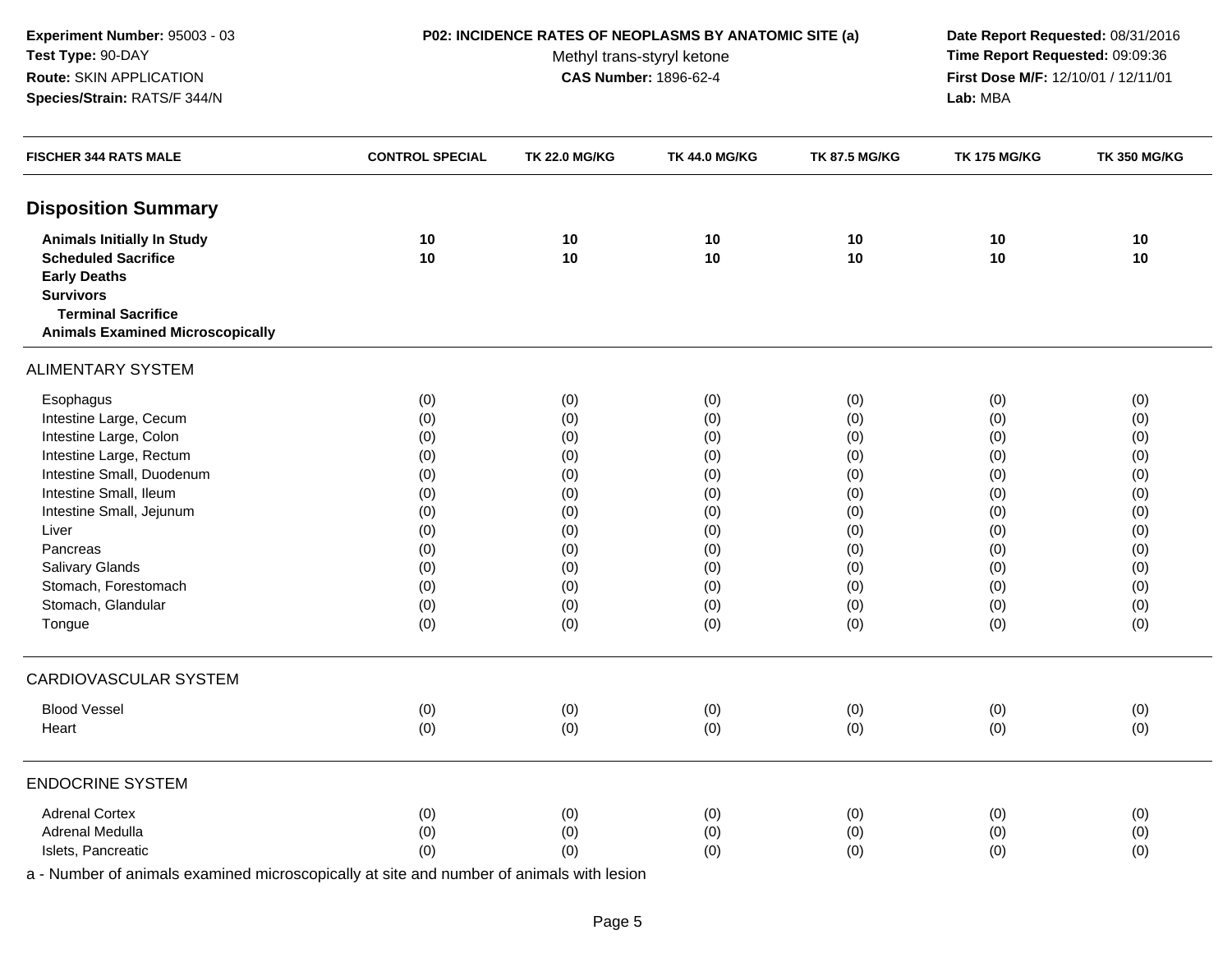| Experiment Number: 95003 - 03<br>Test Type: 90-DAY<br>Route: SKIN APPLICATION<br>Species/Strain: RATS/F 344/N | P02: INCIDENCE RATES OF NEOPLASMS BY ANATOMIC SITE (a) | Date Report Requested: 08/31/2016<br>Time Report Requested: 09:09:36<br>First Dose M/F: 12/10/01 / 12/11/01<br>Lab: MBA |                                 |                                 |                                 |                                 |
|---------------------------------------------------------------------------------------------------------------|--------------------------------------------------------|-------------------------------------------------------------------------------------------------------------------------|---------------------------------|---------------------------------|---------------------------------|---------------------------------|
| <b>FISCHER 344 RATS MALE</b>                                                                                  | <b>CONTROL SPECIAL</b>                                 | <b>TK 22.0 MG/KG</b>                                                                                                    | <b>TK 44.0 MG/KG</b>            | <b>TK 87.5 MG/KG</b>            | <b>TK 175 MG/KG</b>             | <b>TK 350 MG/KG</b>             |
| Parathyroid Gland<br><b>Pituitary Gland</b><br><b>Thyroid Gland</b>                                           | (0)<br>(0)<br>(0)                                      | (0)<br>(0)<br>(0)                                                                                                       | (0)<br>(0)<br>(0)               | (0)<br>(0)<br>(0)               | (0)<br>(0)<br>(0)               | (0)<br>(0)<br>(0)               |
| <b>GENERAL BODY SYSTEM</b>                                                                                    |                                                        |                                                                                                                         |                                 |                                 |                                 |                                 |
| None                                                                                                          |                                                        |                                                                                                                         |                                 |                                 |                                 |                                 |
| <b>GENITAL SYSTEM</b>                                                                                         |                                                        |                                                                                                                         |                                 |                                 |                                 |                                 |
| Epididymis<br><b>Preputial Gland</b><br>Prostate<br><b>Seminal Vesicle</b><br><b>Testes</b>                   | (0)<br>(0)<br>(0)<br>(0)<br>(0)                        | (0)<br>(0)<br>(0)<br>(0)<br>(0)                                                                                         | (0)<br>(0)<br>(0)<br>(0)<br>(0) | (0)<br>(0)<br>(0)<br>(0)<br>(0) | (0)<br>(0)<br>(0)<br>(0)<br>(0) | (0)<br>(0)<br>(0)<br>(0)<br>(0) |
| <b>HEMATOPOIETIC SYSTEM</b>                                                                                   |                                                        |                                                                                                                         |                                 |                                 |                                 |                                 |
| <b>Bone Marrow</b><br>Lymph Node<br>Lymph Node, Mesenteric<br>Spleen<br>Thymus                                | (0)<br>(0)<br>(0)<br>(0)<br>(0)                        | (0)<br>(0)<br>(0)<br>(0)<br>(0)                                                                                         | (0)<br>(0)<br>(0)<br>(0)<br>(0) | (0)<br>(0)<br>(0)<br>(0)<br>(0) | (0)<br>(0)<br>(0)<br>(0)<br>(0) | (0)<br>(0)<br>(0)<br>(0)<br>(0) |
| <b>INTEGUMENTARY SYSTEM</b>                                                                                   |                                                        |                                                                                                                         |                                 |                                 |                                 |                                 |
| Skin                                                                                                          | (0)                                                    | (0)                                                                                                                     | (0)                             | (0)                             | (0)                             | (0)                             |
| MUSCULOSKELETAL SYSTEM                                                                                        |                                                        |                                                                                                                         |                                 |                                 |                                 |                                 |
| <b>Bone</b>                                                                                                   | (0)                                                    | (0)                                                                                                                     | (0)                             | (0)                             | (0)                             | (0)                             |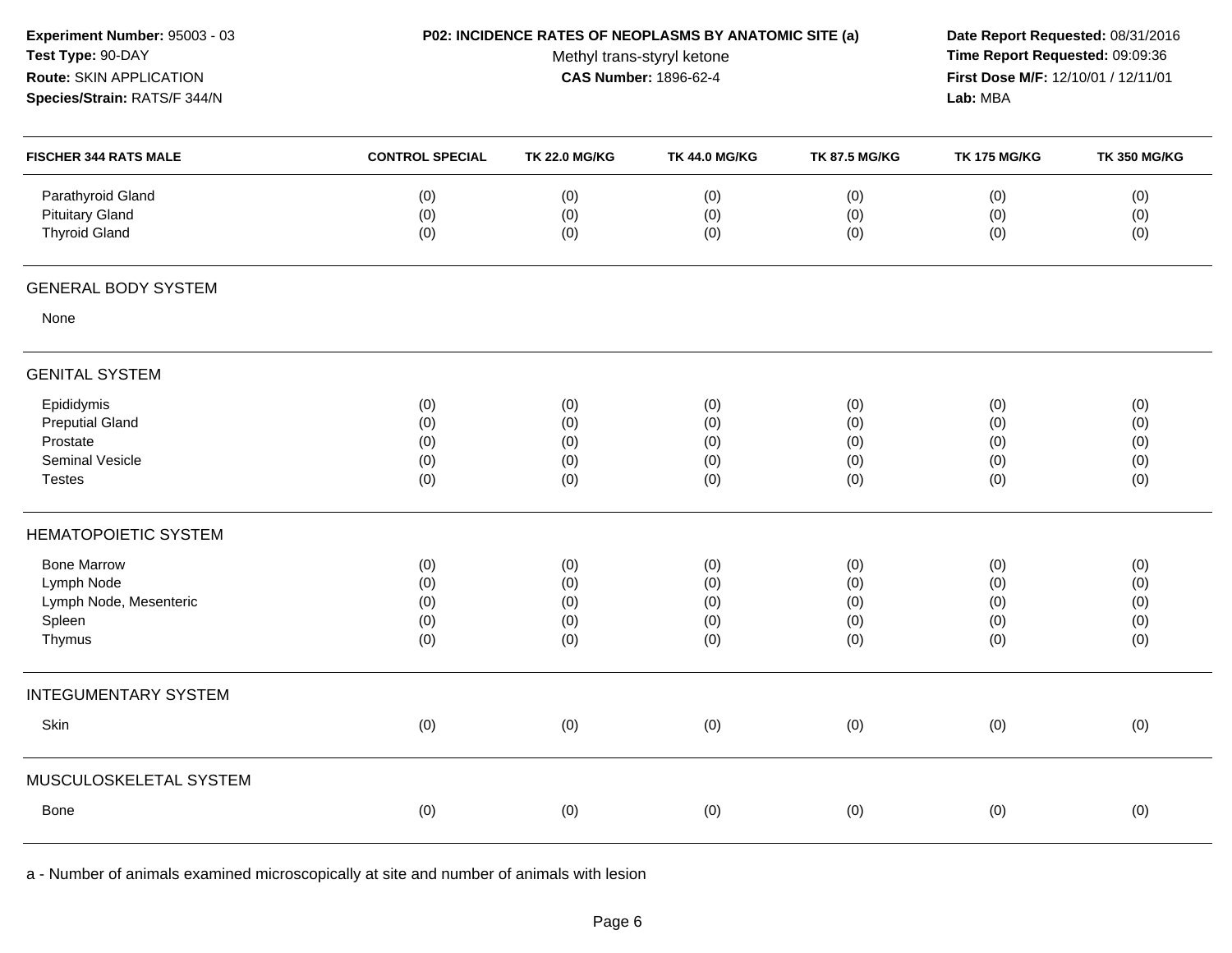**Experiment Number:** 95003 - 03**Test Type:** 90-DAY**Route:** SKIN APPLICATION

# **Species/Strain:** RATS/F 344/N

**P02: INCIDENCE RATES OF NEOPLASMS BY ANATOMIC SITE (a) Date Report Requested:** 08/31/2016

Methyl trans-styryl ketone<br>CAS Number: 1896-62-4

 **Time Report Requested:** 09:09:36 **First Dose M/F:** 12/10/01 / 12/11/01<br>**Lab:** MBA **Lab:** MBA

| <b>FISCHER 344 RATS MALE</b>     | <b>CONTROL SPECIAL</b> | <b>TK 22.0 MG/KG</b> | <b>TK 44.0 MG/KG</b> | <b>TK 87.5 MG/KG</b> | <b>TK 175 MG/KG</b> | <b>TK 350 MG/KG</b> |
|----------------------------------|------------------------|----------------------|----------------------|----------------------|---------------------|---------------------|
| NERVOUS SYSTEM                   |                        |                      |                      |                      |                     |                     |
| <b>Brain</b>                     | (0)                    | (0)                  | (0)                  | (0)                  | (0)                 | (0)                 |
| <b>RESPIRATORY SYSTEM</b>        |                        |                      |                      |                      |                     |                     |
| Lung<br>Nose<br>Trachea          | (0)<br>(0)<br>(0)      | (0)<br>(0)<br>(0)    | (0)<br>(0)<br>(0)    | (0)<br>(0)<br>(0)    | (0)<br>(0)<br>(0)   | (0)<br>(0)<br>(0)   |
| SPECIAL SENSES SYSTEM            |                        |                      |                      |                      |                     |                     |
| Eye<br>Harderian Gland           | (0)<br>(0)             | (0)<br>(0)           | (0)<br>(0)           | (0)<br>(0)           | (0)<br>(0)          | (0)<br>(0)          |
| <b>URINARY SYSTEM</b>            |                        |                      |                      |                      |                     |                     |
| Kidney<br><b>Urinary Bladder</b> | (0)<br>(0)             | (0)<br>(0)           | (0)<br>(0)           | (0)<br>(0)           | (0)<br>(0)          | (0)<br>(0)          |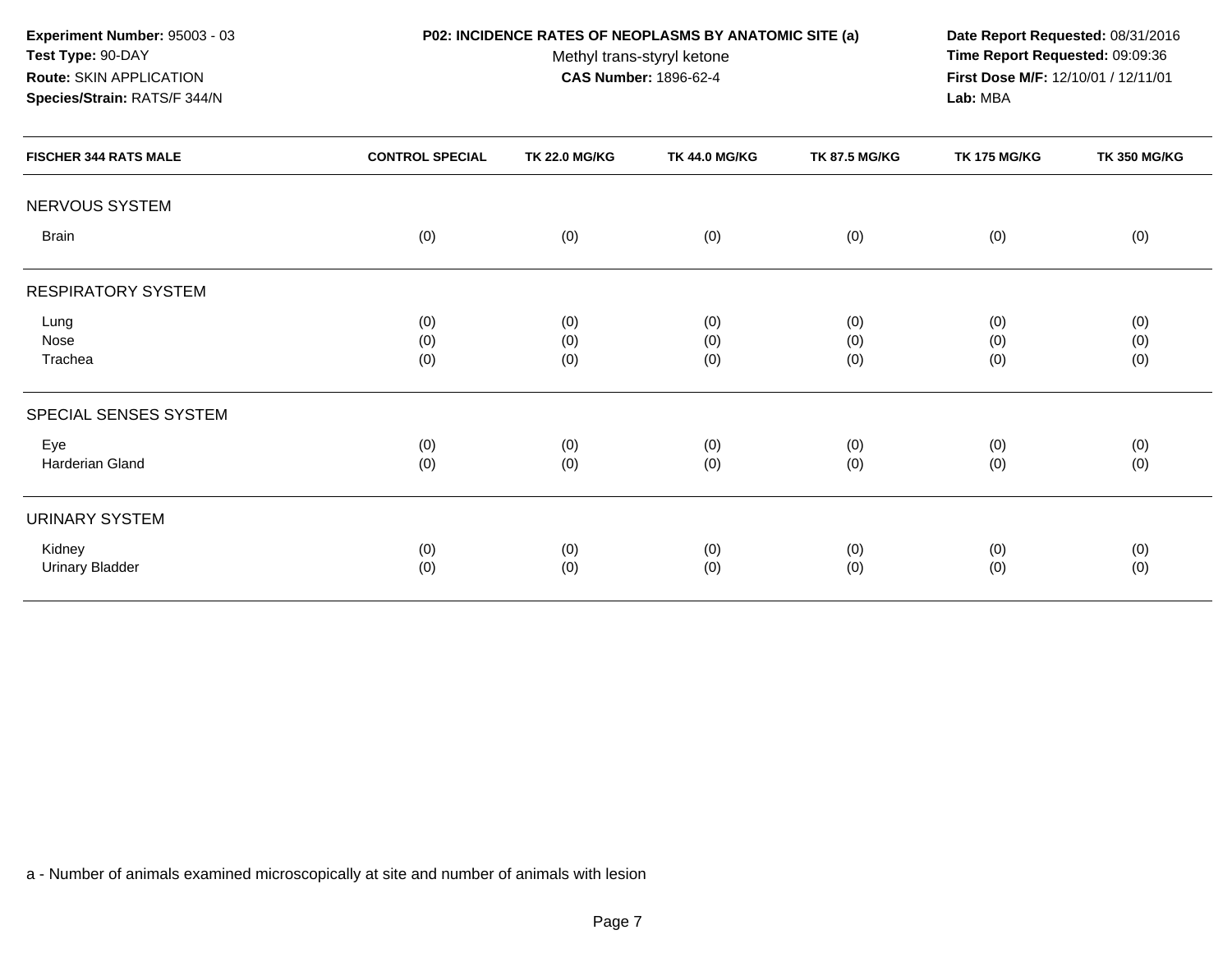| Experiment Number: 95003 - 03<br>Test Type: 90-DAY<br>Route: SKIN APPLICATION<br>Species/Strain: RATS/F 344/N    | P02: INCIDENCE RATES OF NEOPLASMS BY ANATOMIC SITE (a) | Date Report Requested: 08/31/2016<br>Time Report Requested: 09:09:36<br>First Dose M/F: 12/10/01 / 12/11/01<br>Lab: MBA |                   |            |                  |                  |
|------------------------------------------------------------------------------------------------------------------|--------------------------------------------------------|-------------------------------------------------------------------------------------------------------------------------|-------------------|------------|------------------|------------------|
| <b>FISCHER 344 RATS MALE</b>                                                                                     | <b>VEHICLE CONTROL</b>                                 | <b>22.0 MG/KG</b>                                                                                                       | <b>44.0 MG/KG</b> | 87.5 MG/KG | <b>175 MG/KG</b> | <b>350 MG/KG</b> |
| <b>Tumor Summary for Males</b>                                                                                   |                                                        |                                                                                                                         |                   |            |                  |                  |
| <b>Total Animals with Primary Neoplasms (b)</b><br><b>Total Primary Neoplasms</b>                                |                                                        |                                                                                                                         |                   |            |                  |                  |
| <b>Total Animals with Benign Neoplasms</b><br><b>Total Benign Neoplasms</b>                                      |                                                        |                                                                                                                         |                   |            |                  |                  |
| <b>Total Animals with Malignant Neoplasms</b><br><b>Total Malignant Neoplasms</b>                                |                                                        |                                                                                                                         |                   |            |                  |                  |
| <b>Total Animals with Metastatic Neoplasms</b><br><b>Total Metastatic Neoplasms</b>                              |                                                        |                                                                                                                         |                   |            |                  |                  |
| <b>Total Animals with Malignant Neoplasms</b><br><b>Uncertain Primary Site</b>                                   |                                                        |                                                                                                                         |                   |            |                  |                  |
| <b>Total Animals with Neoplasms Uncertain-</b><br><b>Benign or Malignant</b><br><b>Total Uncertain Neoplasms</b> |                                                        |                                                                                                                         |                   |            |                  |                  |

a - Number of animals examined microscopically at site and number of animals with lesion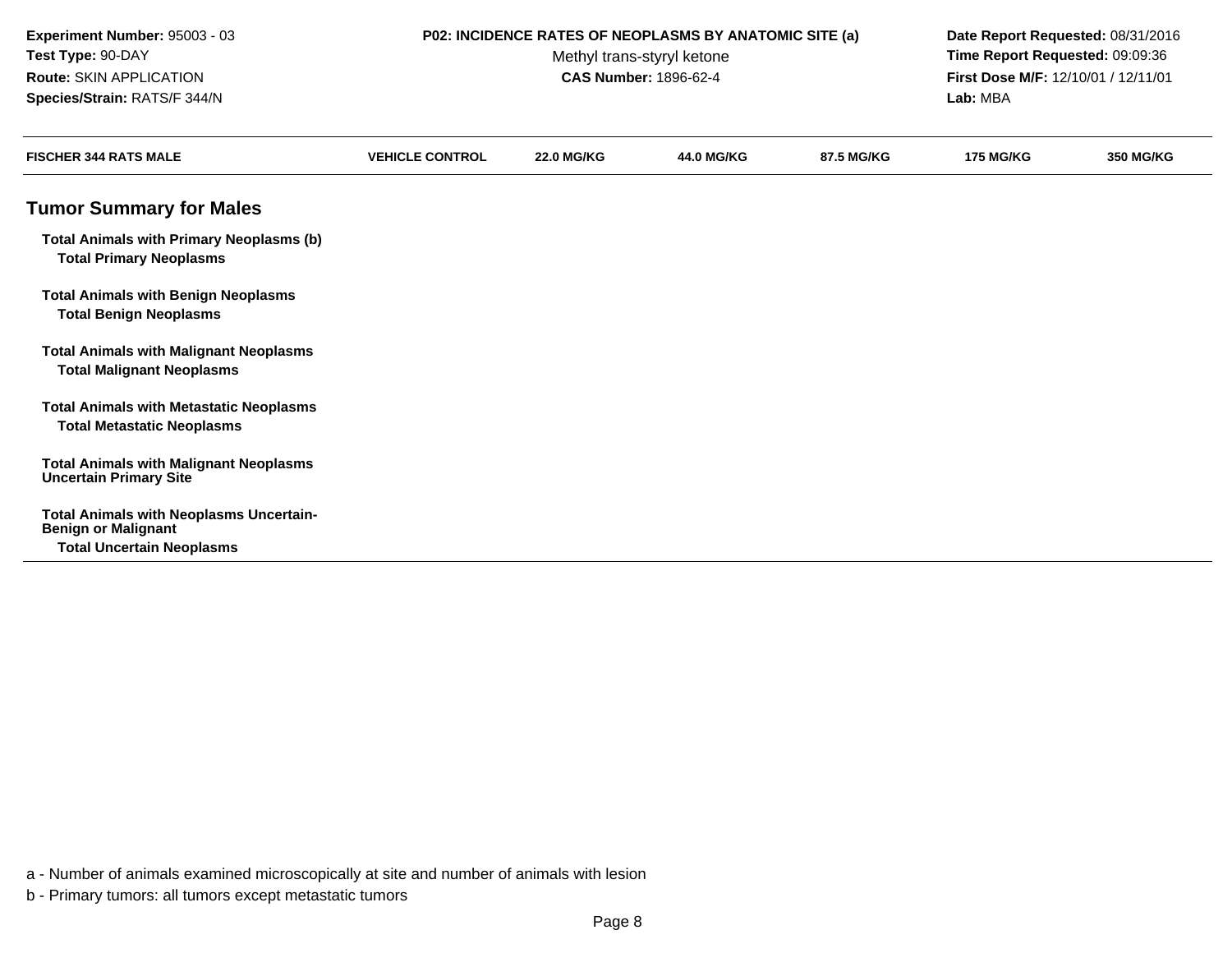| Experiment Number: 95003 - 03<br>Test Type: 90-DAY<br><b>Route: SKIN APPLICATION</b><br>Species/Strain: RATS/F 344/N | P02: INCIDENCE RATES OF NEOPLASMS BY ANATOMIC SITE (a) | Date Report Requested: 08/31/2016<br>Time Report Requested: 09:09:36<br>First Dose M/F: 12/10/01 / 12/11/01<br>Lab: MBA |                      |                      |                     |                     |
|----------------------------------------------------------------------------------------------------------------------|--------------------------------------------------------|-------------------------------------------------------------------------------------------------------------------------|----------------------|----------------------|---------------------|---------------------|
| <b>FISCHER 344 RATS MALE</b>                                                                                         | <b>CONTROL SPECIAL</b>                                 | <b>TK 22.0 MG/KG</b>                                                                                                    | <b>TK 44.0 MG/KG</b> | <b>TK 87.5 MG/KG</b> | <b>TK 175 MG/KG</b> | <b>TK 350 MG/KG</b> |
| <b>Tumor Summary for Males</b>                                                                                       |                                                        |                                                                                                                         |                      |                      |                     |                     |
| <b>Total Animals with Primary Neoplasms (b)</b><br><b>Total Primary Neoplasms</b>                                    |                                                        |                                                                                                                         |                      |                      |                     |                     |
| <b>Total Animals with Benign Neoplasms</b><br><b>Total Benign Neoplasms</b>                                          |                                                        |                                                                                                                         |                      |                      |                     |                     |
| <b>Total Animals with Malignant Neoplasms</b><br><b>Total Malignant Neoplasms</b>                                    |                                                        |                                                                                                                         |                      |                      |                     |                     |
| <b>Total Animals with Metastatic Neoplasms</b><br><b>Total Metastatic Neoplasms</b>                                  |                                                        |                                                                                                                         |                      |                      |                     |                     |
| <b>Total Animals with Malignant Neoplasms</b><br><b>Uncertain Primary Site</b>                                       |                                                        |                                                                                                                         |                      |                      |                     |                     |
| <b>Total Animals with Neoplasms Uncertain-</b><br><b>Benign or Malignant</b><br><b>Total Uncertain Neoplasms</b>     |                                                        |                                                                                                                         |                      |                      |                     |                     |

\*\*\* END OF MALE \*\*\*

a - Number of animals examined microscopically at site and number of animals with lesion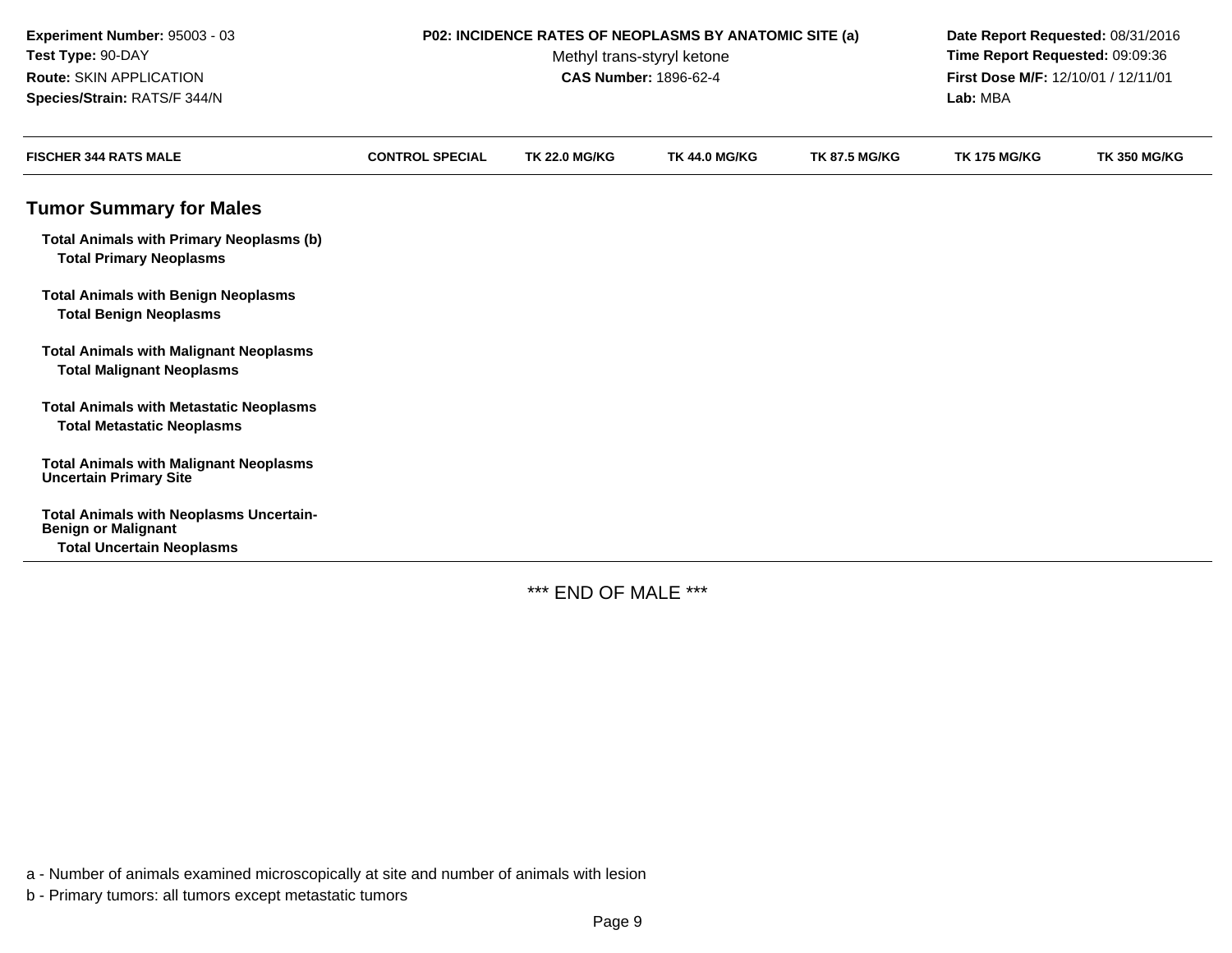# **P02: INCIDENCE RATES OF NEOPLASMS BY ANATOMIC SITE (a) Date Report Requested:** 08/31/2016

Methyl trans-styryl ketone<br>CAS Number: 1896-62-4

 **Time Report Requested:** 09:09:36 **First Dose M/F:** 12/10/01 / 12/11/01<br>**Lab:** MBA **Lab:** MBA

| <b>FISCHER 344 RATS FEMALE</b>          | <b>VEHICLE CONTROL</b> | <b>22.0 MG/KG</b> | 44.0 MG/KG | 87.5 MG/KG | <b>175 MG/KG</b> | 350 MG/KG |
|-----------------------------------------|------------------------|-------------------|------------|------------|------------------|-----------|
| <b>Disposition Summary</b>              |                        |                   |            |            |                  |           |
| <b>Animals Initially In Study</b>       | 10                     | 10                | 10         | 10         | 10               | 10        |
| <b>Scheduled Sacrifice</b>              |                        |                   |            |            |                  |           |
| <b>Early Deaths</b>                     |                        |                   |            |            |                  |           |
| <b>Accidentally Killed</b>              |                        |                   |            |            |                  |           |
| <b>Survivors</b>                        |                        |                   |            |            |                  |           |
| <b>Terminal Sacrifice</b>               | 10                     | 10                | 10         | 10         | 10               | 10        |
| <b>Animals Examined Microscopically</b> | 10                     | $10$              | 10         | 10         | 10               | 10        |
| <b>ALIMENTARY SYSTEM</b>                |                        |                   |            |            |                  |           |
| Esophagus                               | (10)                   | (0)               | (0)        | (0)        | (0)              | (10)      |
| Intestine Large, Cecum                  | (10)                   | (0)               | (0)        | (0)        | (0)              | (10)      |
| Intestine Large, Colon                  | (10)                   | (0)               | (0)        | (0)        | (0)              | (10)      |
| Intestine Large, Rectum                 | (10)                   | (0)               | (0)        | (0)        | (0)              | (10)      |
| Intestine Small, Duodenum               | (10)                   | (0)               | (0)        | (0)        | (0)              | (10)      |
| Intestine Small, Ileum                  | (10)                   | (0)               | (0)        | (0)        | (0)              | (10)      |
| Intestine Small, Jejunum                | (10)                   | (0)               | (0)        | (0)        | (0)              | (10)      |
| Liver                                   | (10)                   | (1)               | (2)        | (1)        | (1)              | (10)      |
| Pancreas                                | (10)                   | (0)               | (0)        | (0)        | (0)              | (10)      |
| Salivary Glands                         | (10)                   | (0)               | (0)        | (0)        | (0)              | (10)      |
| Stomach, Forestomach                    | (10)                   | (0)               | (0)        | (0)        | (0)              | (10)      |
| Stomach, Glandular                      | (10)                   | (10)              | (10)       | (10)       | (10)             | (10)      |
| Tongue                                  | (10)                   | (0)               | (0)        | (0)        | (0)              | (10)      |
| <b>CARDIOVASCULAR SYSTEM</b>            |                        |                   |            |            |                  |           |
| <b>Blood Vessel</b>                     | (10)                   | (0)               | (0)        | (0)        | (0)              | (10)      |
| Heart                                   | (10)                   | (0)               | (0)        | (0)        | (0)              | (10)      |
| <b>ENDOCRINE SYSTEM</b>                 |                        |                   |            |            |                  |           |
| <b>Adrenal Cortex</b>                   | (10)                   | (1)               | (0)        | (0)        | (0)              | (10)      |
| <b>Adrenal Medulla</b>                  | (10)                   | (0)               | (0)        | (0)        | (0)              | (9)       |
|                                         |                        |                   |            |            |                  |           |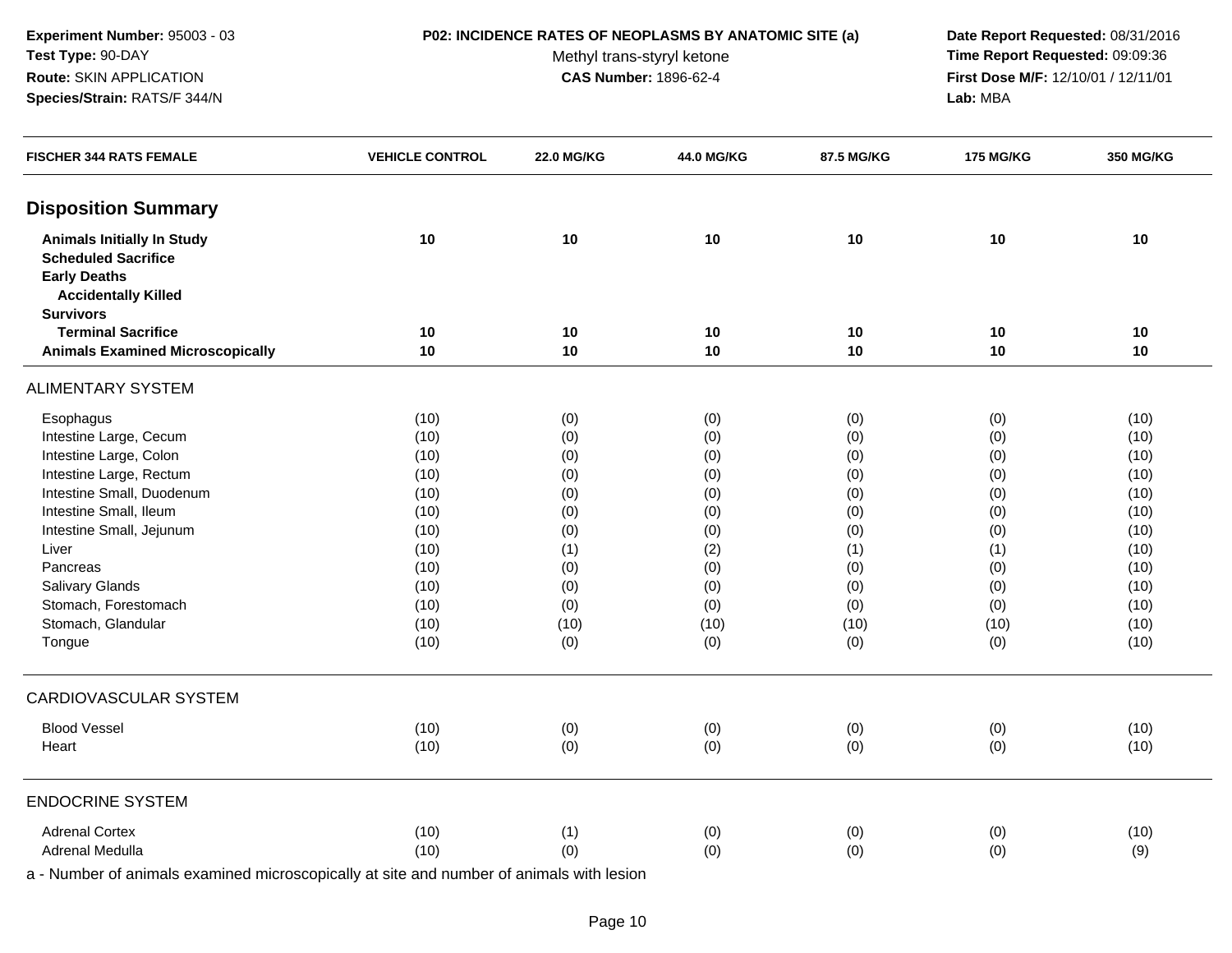# **P02: INCIDENCE RATES OF NEOPLASMS BY ANATOMIC SITE (a) Date Report Requested:** 08/31/2016

Methyl trans-styryl ketone<br>CAS Number: 1896-62-4

 **Time Report Requested:** 09:09:36 **First Dose M/F:** 12/10/01 / 12/11/01<br>**Lab:** MBA **Lab:** MBA

| <b>FISCHER 344 RATS FEMALE</b>                                                 | <b>VEHICLE CONTROL</b>              | <b>22.0 MG/KG</b>               | 44.0 MG/KG                      | 87.5 MG/KG                      | <b>175 MG/KG</b>                | 350 MG/KG                           |
|--------------------------------------------------------------------------------|-------------------------------------|---------------------------------|---------------------------------|---------------------------------|---------------------------------|-------------------------------------|
| Islets, Pancreatic<br>Parathyroid Gland                                        | (10)<br>(3)                         | (0)<br>(0)                      | (0)<br>(0)                      | (0)<br>(0)                      | (0)<br>(0)                      | (10)<br>(6)                         |
| <b>Pituitary Gland</b><br><b>Thyroid Gland</b>                                 | (10)<br>(10)                        | (0)<br>(0)                      | (0)<br>(0)                      | (0)<br>(0)                      | (0)<br>(0)                      | (10)<br>(10)                        |
| <b>GENERAL BODY SYSTEM</b>                                                     |                                     |                                 |                                 |                                 |                                 |                                     |
| <b>Tissue NOS</b>                                                              | (1)                                 | (1)                             | (0)                             | (0)                             | (0)                             | (0)                                 |
| <b>GENITAL SYSTEM</b>                                                          |                                     |                                 |                                 |                                 |                                 |                                     |
| <b>Clitoral Gland</b><br>Ovary<br>Uterus                                       | (10)<br>(10)<br>(10)                | (0)<br>(0)<br>(10)              | (0)<br>(0)<br>(10)              | (0)<br>(1)<br>(10)              | (1)<br>(0)<br>(10)              | (10)<br>(10)<br>(10)                |
| <b>HEMATOPOIETIC SYSTEM</b>                                                    |                                     |                                 |                                 |                                 |                                 |                                     |
| <b>Bone Marrow</b><br>Lymph Node<br>Lymph Node, Mesenteric<br>Spleen<br>Thymus | (10)<br>(0)<br>(10)<br>(10)<br>(10) | (0)<br>(1)<br>(0)<br>(0)<br>(0) | (0)<br>(2)<br>(0)<br>(0)<br>(0) | (0)<br>(1)<br>(0)<br>(0)<br>(0) | (0)<br>(2)<br>(0)<br>(0)<br>(1) | (10)<br>(3)<br>(10)<br>(10)<br>(10) |
| <b>INTEGUMENTARY SYSTEM</b>                                                    |                                     |                                 |                                 |                                 |                                 |                                     |
| Mammary Gland<br>Skin                                                          | (10)<br>(10)                        | (0)<br>(10)                     | (0)<br>(10)                     | (0)<br>(10)                     | (0)<br>(10)                     | (10)<br>(10)                        |
| MUSCULOSKELETAL SYSTEM                                                         |                                     |                                 |                                 |                                 |                                 |                                     |
| Bone                                                                           | (10)                                | (0)                             | (0)                             | (0)                             | (0)                             | (10)                                |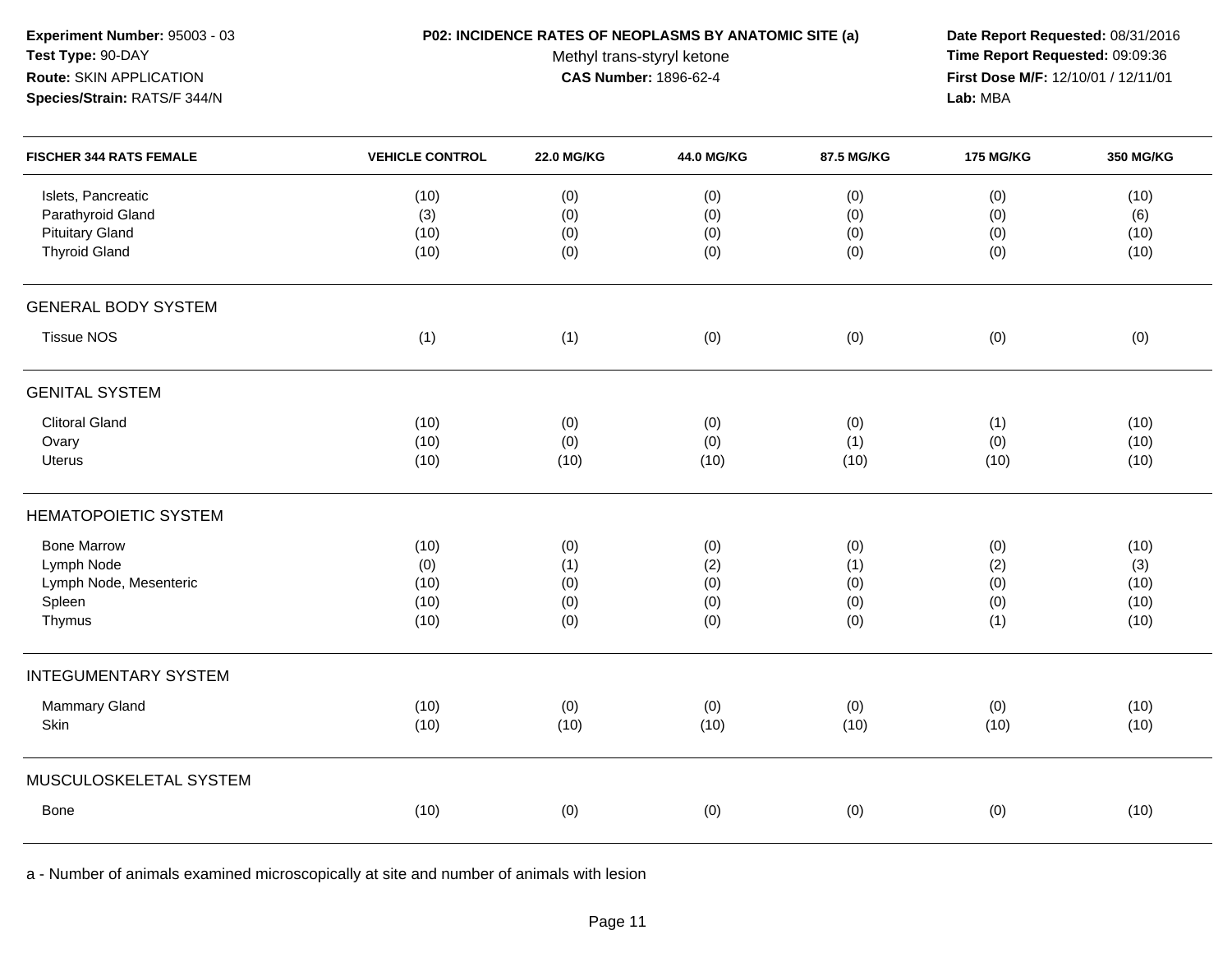**Experiment Number:** 95003 - 03**Test Type:** 90-DAY**Route:** SKIN APPLICATION

# **Species/Strain:** RATS/F 344/N

# **P02: INCIDENCE RATES OF NEOPLASMS BY ANATOMIC SITE (a) Date Report Requested:** 08/31/2016

Methyl trans-styryl ketone<br>CAS Number: 1896-62-4

 **Time Report Requested:** 09:09:36 **First Dose M/F:** 12/10/01 / 12/11/01<br>**Lab:** MBA **Lab:** MBA

| <b>FISCHER 344 RATS FEMALE</b>   | <b>VEHICLE CONTROL</b> | <b>22.0 MG/KG</b>  | 44.0 MG/KG         | 87.5 MG/KG         | <b>175 MG/KG</b>   | 350 MG/KG            |
|----------------------------------|------------------------|--------------------|--------------------|--------------------|--------------------|----------------------|
| NERVOUS SYSTEM                   |                        |                    |                    |                    |                    |                      |
| <b>Brain</b>                     | (10)                   | (0)                | (0)                | (0)                | (0)                | (10)                 |
| <b>RESPIRATORY SYSTEM</b>        |                        |                    |                    |                    |                    |                      |
| Lung<br>Nose<br>Trachea          | (10)<br>(10)<br>(10)   | (0)<br>(10)<br>(0) | (0)<br>(10)<br>(0) | (0)<br>(10)<br>(0) | (0)<br>(10)<br>(0) | (10)<br>(10)<br>(10) |
| SPECIAL SENSES SYSTEM            |                        |                    |                    |                    |                    |                      |
| Eye<br>Harderian Gland           | (10)<br>(10)           | (0)<br>(0)         | (0)<br>(0)         | (0)<br>(0)         | (0)<br>(0)         | (10)<br>(10)         |
| <b>URINARY SYSTEM</b>            |                        |                    |                    |                    |                    |                      |
| Kidney<br><b>Urinary Bladder</b> | (10)<br>(10)           | (10)<br>(0)        | (10)<br>(0)        | (10)<br>(0)        | (10)<br>(0)        | (10)<br>(10)         |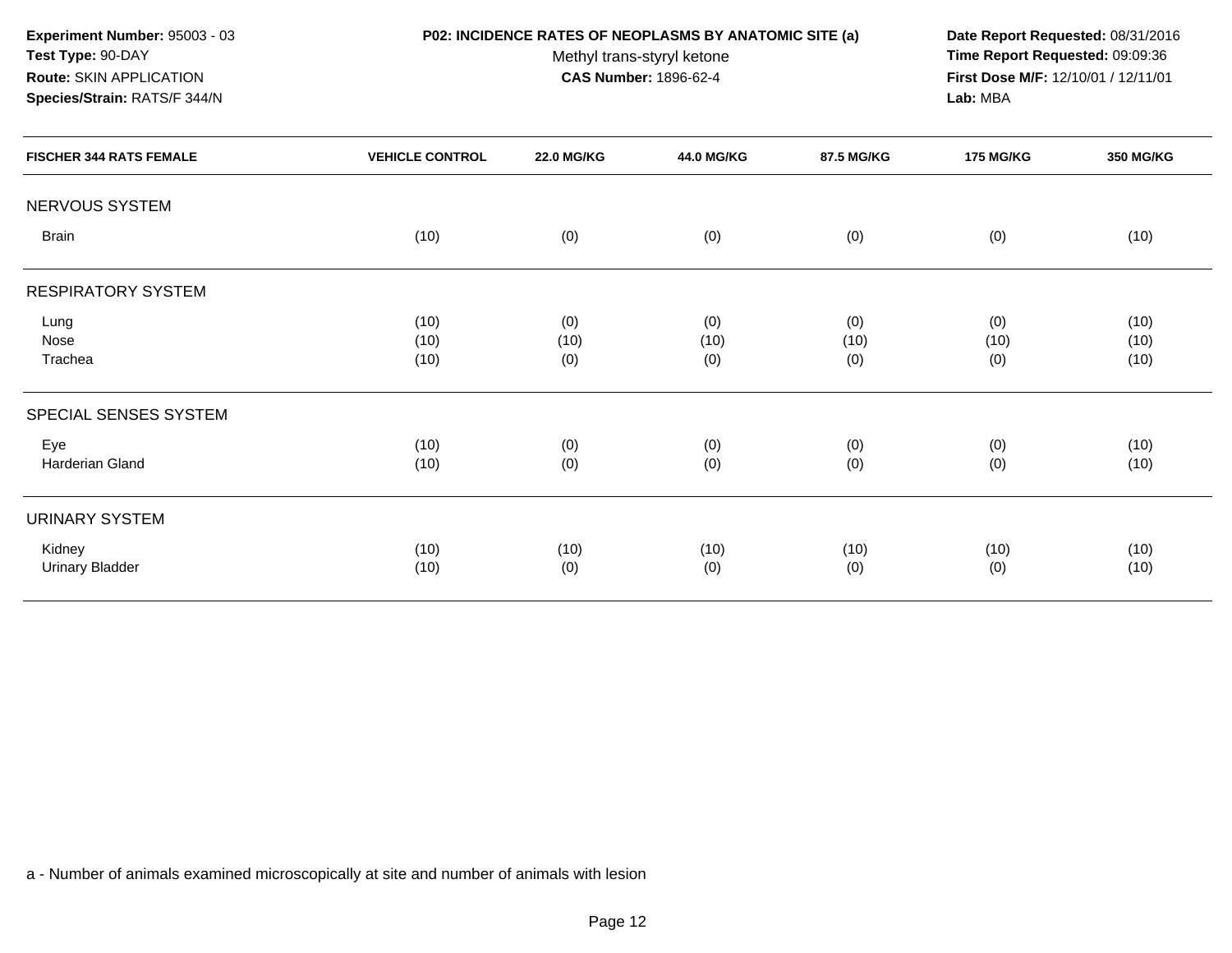# **P02: INCIDENCE RATES OF NEOPLASMS BY ANATOMIC SITE (a) Date Report Requested:** 08/31/2016

Methyl trans-styryl ketone<br>CAS Number: 1896-62-4

 **Time Report Requested:** 09:09:36 **First Dose M/F:** 12/10/01 / 12/11/01<br>**Lab:** MBA **Lab:** MBA

| <b>FISCHER 344 RATS FEMALE</b>                | <b>CONTROL SPECIAL</b> | <b>TK 22.0 MG/KG</b> | <b>TK 44.0 MG/KG</b> | <b>TK 87.5 MG/KG</b> | <b>TK 175 MG/KG</b> | <b>TK 350 MG/KG</b> |
|-----------------------------------------------|------------------------|----------------------|----------------------|----------------------|---------------------|---------------------|
| <b>Disposition Summary</b>                    |                        |                      |                      |                      |                     |                     |
| <b>Animals Initially In Study</b>             | 10                     | 10                   | 10                   | 10                   | 10                  | 10                  |
| <b>Scheduled Sacrifice</b>                    | 10                     | 10                   | 10                   | $\boldsymbol{9}$     | 10                  | 10                  |
| <b>Early Deaths</b>                           |                        |                      |                      |                      |                     |                     |
| <b>Accidentally Killed</b>                    |                        |                      |                      | $\mathbf{1}$         |                     |                     |
| <b>Survivors</b><br><b>Terminal Sacrifice</b> |                        |                      |                      |                      |                     |                     |
| <b>Animals Examined Microscopically</b>       |                        |                      |                      |                      |                     |                     |
| <b>ALIMENTARY SYSTEM</b>                      |                        |                      |                      |                      |                     |                     |
|                                               |                        |                      |                      |                      |                     |                     |
| Esophagus                                     | (0)                    | (0)                  | (0)                  | (0)                  | (0)                 | (0)                 |
| Intestine Large, Cecum                        | (0)                    | (0)                  | (0)                  | (0)                  | (0)                 | (0)                 |
| Intestine Large, Colon                        | (0)                    | (0)                  | (0)                  | (0)                  | (0)                 | (0)                 |
| Intestine Large, Rectum                       | (0)                    | (0)                  | (0)                  | (0)                  | (0)                 | (0)                 |
| Intestine Small, Duodenum                     | (0)                    | (0)                  | (0)                  | (0)                  | (0)                 | (0)                 |
| Intestine Small, Ileum                        | (0)                    | (0)                  | (0)                  | (0)                  | (0)                 | (0)                 |
| Intestine Small, Jejunum                      | (0)                    | (0)                  | (0)                  | (0)                  | (0)                 | (0)                 |
| Liver                                         | (0)                    | (0)                  | (0)                  | (0)                  | (0)                 | (0)                 |
| Pancreas                                      | (0)                    | (0)                  | (0)                  | (0)                  | (0)                 | (0)                 |
| Salivary Glands                               | (0)                    | (0)                  | (0)                  | (0)                  | (0)                 | (0)                 |
| Stomach, Forestomach                          | (0)                    | (0)                  | (0)                  | (0)                  | (0)                 | (0)                 |
| Stomach, Glandular                            | (0)                    | (0)                  | (0)                  | (0)                  | (0)                 | (0)                 |
| Tongue                                        | (0)                    | (0)                  | (0)                  | (0)                  | (0)                 | (0)                 |
| <b>CARDIOVASCULAR SYSTEM</b>                  |                        |                      |                      |                      |                     |                     |
| <b>Blood Vessel</b>                           | (0)                    | (0)                  | (0)                  | (0)                  | (0)                 | (0)                 |
| Heart                                         | (0)                    | (0)                  | (0)                  | (0)                  | (0)                 | (0)                 |
| <b>ENDOCRINE SYSTEM</b>                       |                        |                      |                      |                      |                     |                     |
| <b>Adrenal Cortex</b>                         | (0)                    | (0)                  | (0)                  | (0)                  | (0)                 | (0)                 |
| Adrenal Medulla                               | (0)                    | (0)                  | (0)                  | (0)                  | (0)                 | (0)                 |
|                                               |                        |                      |                      |                      |                     |                     |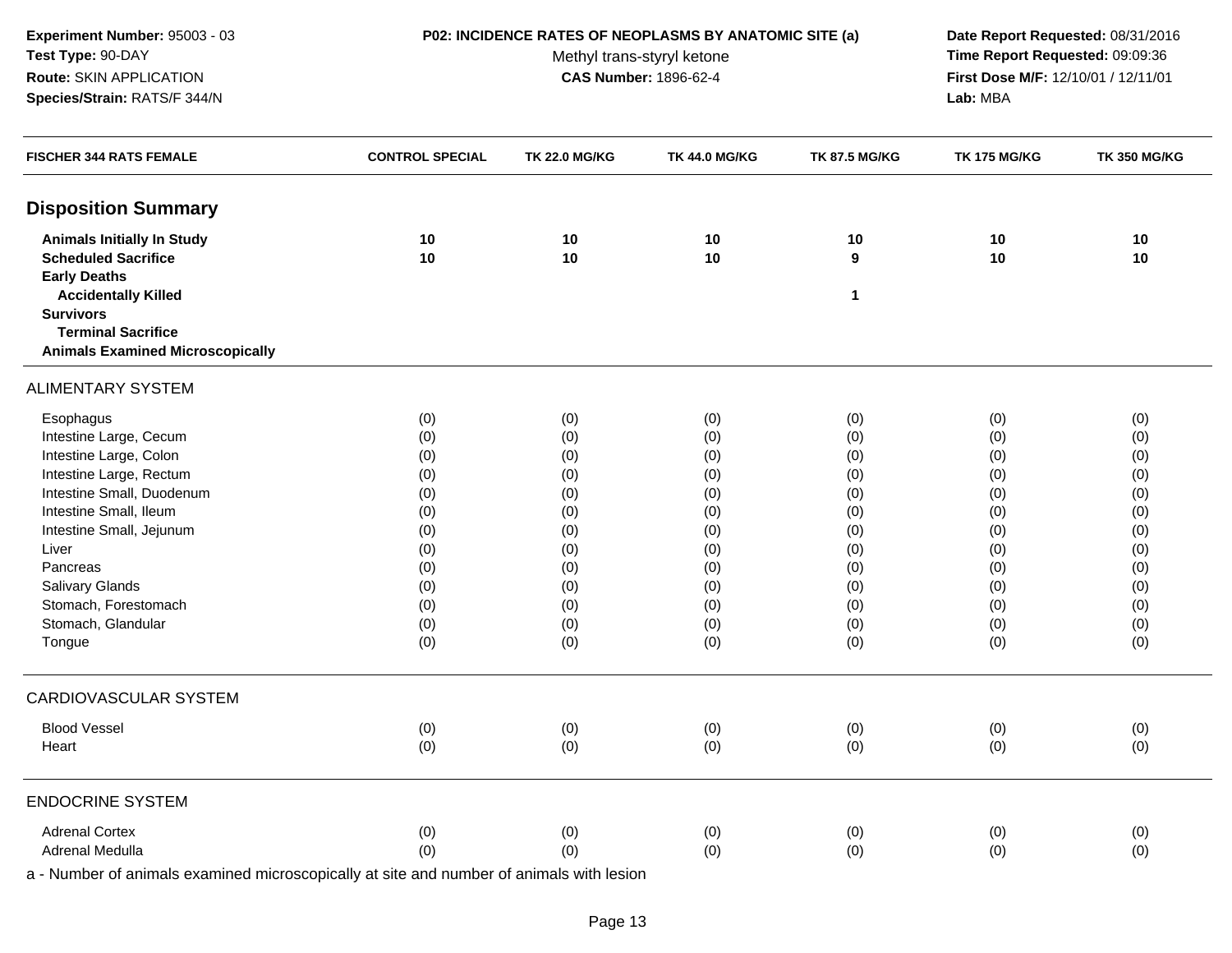# **P02: INCIDENCE RATES OF NEOPLASMS BY ANATOMIC SITE (a) Date Report Requested:** 08/31/2016

Methyl trans-styryl ketone<br>CAS Number: 1896-62-4

 **Time Report Requested:** 09:09:36 **First Dose M/F:** 12/10/01 / 12/11/01<br>**Lab:** MBA **Lab:** MBA

| <b>FISCHER 344 RATS FEMALE</b>                                                            | <b>CONTROL SPECIAL</b>   | <b>TK 22.0 MG/KG</b>     | <b>TK 44.0 MG/KG</b>     | <b>TK 87.5 MG/KG</b>     | <b>TK 175 MG/KG</b>      | <b>TK 350 MG/KG</b>      |
|-------------------------------------------------------------------------------------------|--------------------------|--------------------------|--------------------------|--------------------------|--------------------------|--------------------------|
| Islets, Pancreatic<br>Parathyroid Gland<br><b>Pituitary Gland</b><br><b>Thyroid Gland</b> | (0)<br>(0)<br>(0)<br>(0) | (0)<br>(0)<br>(0)<br>(0) | (0)<br>(0)<br>(0)<br>(0) | (0)<br>(0)<br>(0)<br>(0) | (0)<br>(0)<br>(0)<br>(0) | (0)<br>(0)<br>(0)<br>(0) |
|                                                                                           |                          |                          |                          |                          |                          |                          |
| <b>GENERAL BODY SYSTEM</b>                                                                |                          |                          |                          |                          |                          |                          |
| <b>Tissue NOS</b>                                                                         | (0)                      | (0)                      | (0)                      | (0)                      | (0)                      | (0)                      |
| <b>GENITAL SYSTEM</b>                                                                     |                          |                          |                          |                          |                          |                          |
| <b>Clitoral Gland</b>                                                                     | (0)                      | (0)                      | (0)                      | (0)                      | (0)                      | (0)                      |
| Ovary                                                                                     | (0)                      | (0)                      | (0)                      | (0)                      | (0)                      | (0)                      |
| <b>Uterus</b>                                                                             | (0)                      | (0)                      | (0)                      | (0)                      | (0)                      | (0)                      |
| <b>HEMATOPOIETIC SYSTEM</b>                                                               |                          |                          |                          |                          |                          |                          |
| <b>Bone Marrow</b>                                                                        | (0)                      | (0)                      | (0)                      | (0)                      | (0)                      | (0)                      |
| Lymph Node                                                                                | (0)                      | (0)                      | (0)                      | (0)                      | (0)                      | (0)                      |
| Lymph Node, Mesenteric                                                                    | (0)                      | (0)                      | (0)                      | (0)                      | (0)                      | (0)                      |
| Spleen                                                                                    | (0)                      | (0)                      | (0)                      | (0)                      | (0)                      | (0)                      |
| Thymus                                                                                    | (0)                      | (0)                      | (0)                      | (0)                      | (0)                      | (0)                      |
| <b>INTEGUMENTARY SYSTEM</b>                                                               |                          |                          |                          |                          |                          |                          |
| Mammary Gland                                                                             | (0)                      | (0)                      | (0)                      | (0)                      | (0)                      | (0)                      |
| Skin                                                                                      | (0)                      | (0)                      | (0)                      | (0)                      | (0)                      | (0)                      |
| MUSCULOSKELETAL SYSTEM                                                                    |                          |                          |                          |                          |                          |                          |
| Bone                                                                                      | (0)                      | (0)                      | (0)                      | (0)                      | (0)                      | (0)                      |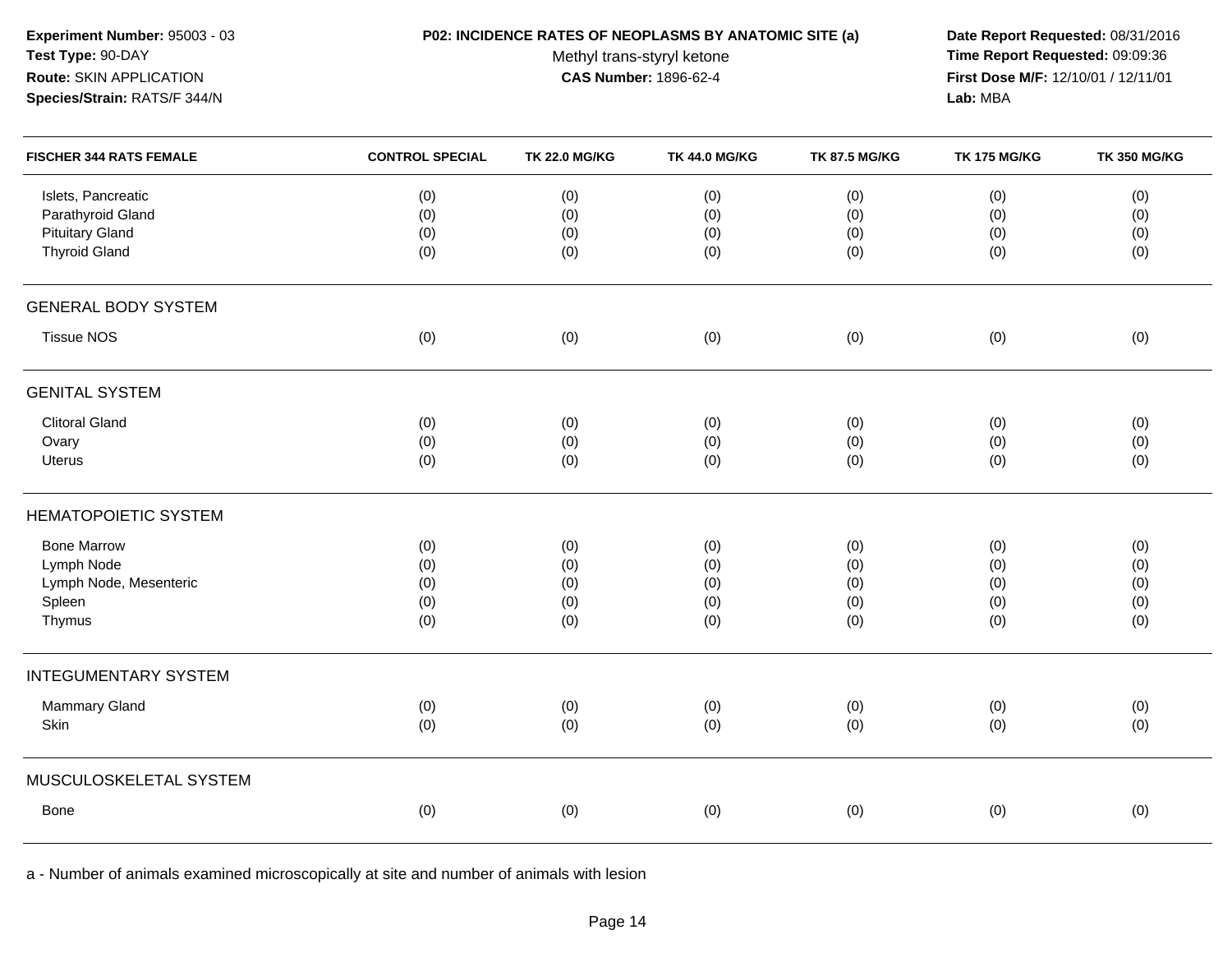# **P02: INCIDENCE RATES OF NEOPLASMS BY ANATOMIC SITE (a) Date Report Requested:** 08/31/2016

Methyl trans-styryl ketone<br>CAS Number: 1896-62-4

 **Time Report Requested:** 09:09:36 **First Dose M/F:** 12/10/01 / 12/11/01<br>**Lab:** MBA **Lab:** MBA

| <b>FISCHER 344 RATS FEMALE</b>   | <b>CONTROL SPECIAL</b> | <b>TK 22.0 MG/KG</b> | <b>TK 44.0 MG/KG</b> | <b>TK 87.5 MG/KG</b> | <b>TK 175 MG/KG</b> | <b>TK 350 MG/KG</b> |
|----------------------------------|------------------------|----------------------|----------------------|----------------------|---------------------|---------------------|
| NERVOUS SYSTEM                   |                        |                      |                      |                      |                     |                     |
| <b>Brain</b>                     | (0)                    | (0)                  | (0)                  | (0)                  | (0)                 | (0)                 |
| RESPIRATORY SYSTEM               |                        |                      |                      |                      |                     |                     |
| Lung<br>Nose<br>Trachea          | (0)<br>(0)<br>(0)      | (0)<br>(0)<br>(0)    | (0)<br>(0)<br>(0)    | (0)<br>(0)<br>(0)    | (0)<br>(0)<br>(0)   | (0)<br>(0)<br>(0)   |
| SPECIAL SENSES SYSTEM            |                        |                      |                      |                      |                     |                     |
| Eye<br>Harderian Gland           | (0)<br>(0)             | (0)<br>(0)           | (0)<br>(0)           | (0)<br>(0)           | (0)<br>(0)          | (0)<br>(0)          |
| URINARY SYSTEM                   |                        |                      |                      |                      |                     |                     |
| Kidney<br><b>Urinary Bladder</b> | (0)<br>(0)             | (0)<br>(0)           | (0)<br>(0)           | (0)<br>(0)           | (0)<br>(0)          | (0)<br>(0)          |
|                                  |                        |                      |                      |                      |                     |                     |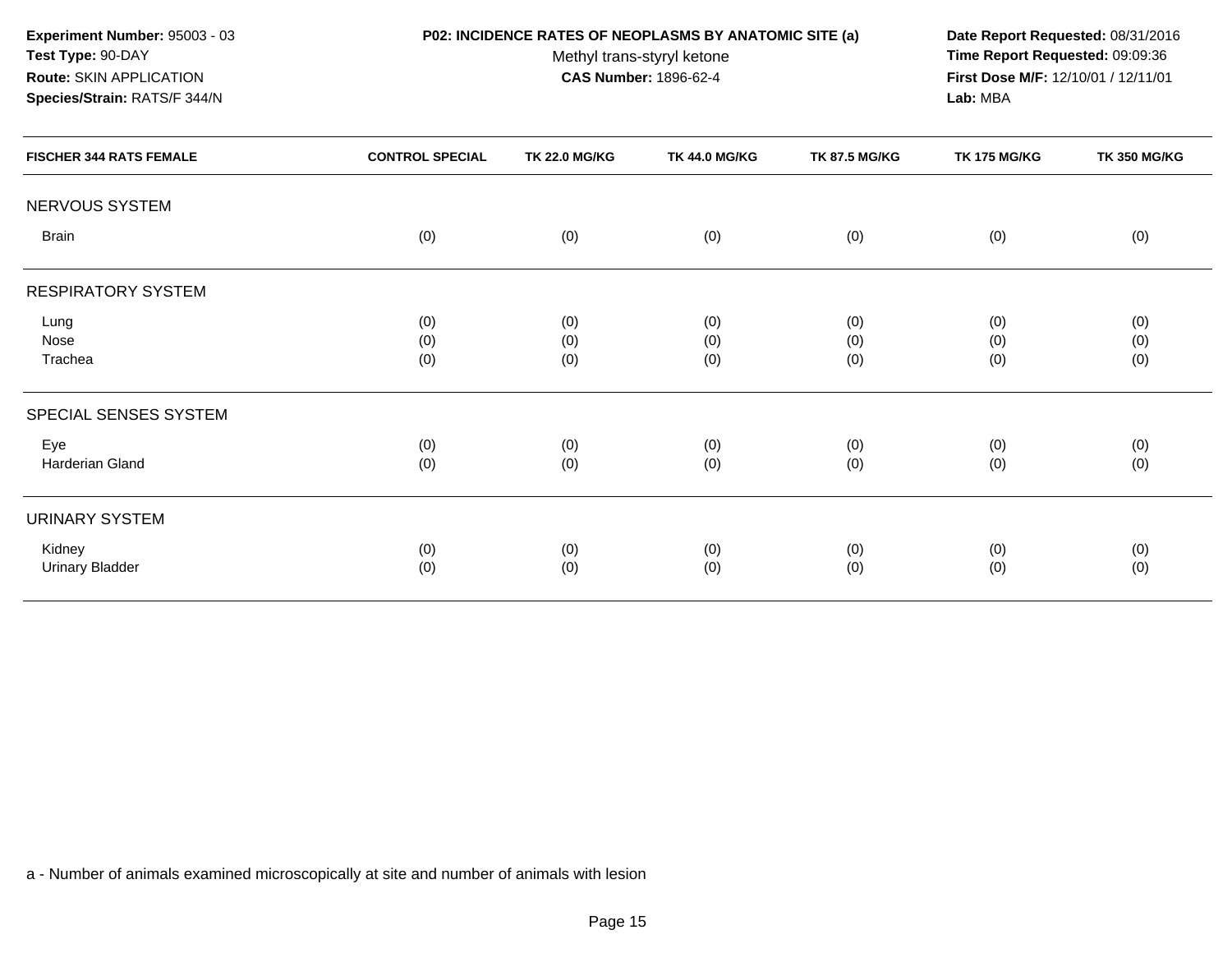**Tumor Summary for FemalesTotal Animals with Primary Neoplasms (b)Total Primary NeoplasmsTotal Animals with Benign NeoplasmsTotal Benign NeoplasmsTotal Animals with Malignant NeoplasmsTotal Malignant NeoplasmsTotal Animals with Metastatic NeoplasmsTotal Metastatic NeoplasmsTotal Animals with Malignant NeoplasmsUncertain Primary SiteTotal Animals with Neoplasms Uncertain-Benign or Malignant Total Uncertain NeoplasmsExperiment Number:** 95003 - 03 **P02: INCIDENCE RATES OF NEOPLASMS BY ANATOMIC SITE (a) Date Report Requested:** 08/31/2016 **Test Type:** 90-DAYMethyl trans-styryl ketone<br>CAS Number: 1896-62-4 **Time Report Requested:** 09:09:36 **Route:** SKIN APPLICATION**First Dose M/F:** 12/10/01 / 12/11/01<br>**Lab:** MBA **Species/Strain:** RATS/F 344/N **Lab:** MBA **FISCHER 344 RATS FEMALE VEHICLE CONTROL 22.0 MG/KG44.0 MG/KG 87.5 MG/KG 175 MG/KG 350 MG/KG**

a - Number of animals examined microscopically at site and number of animals with lesion